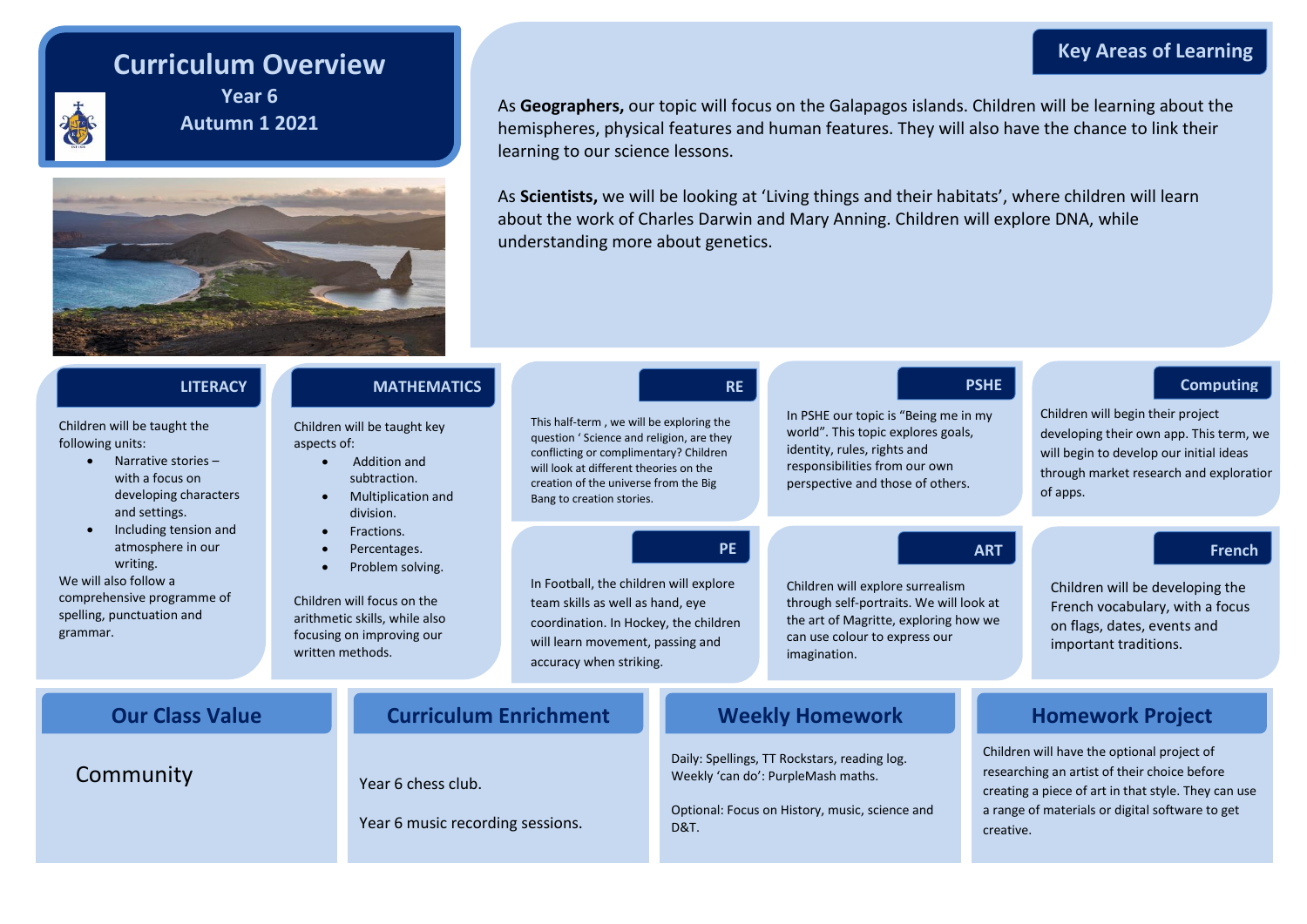### **Curriculum Overview**



**Year 6 Autumn 2 2021**



As **Historians,** our focus this half-term is on understanding the significance of the Battle of Britain. We will also explore how propaganda was used during the war and the impact it had on the people. The children will also look at the changing role of women during the war, linking into our work the Suffragette movement. The children will also explore war diaries (linking into our writing lessons), with an aim of understanding the personal feelings of the people at the time.

As **Scientists,** we will be looking at 'Living things and their habitats', where children will look at how we classify living things, including how the classification system was developed. We will also focus on Rachel Carson, looking at her contributions to science and her work on water pollution.

| <b>LITERACY</b><br>Children will be taught the<br>following units:<br>Persuasive formal<br>letters.<br>Diary writing.<br>Poetry – form.<br>We will also follow a<br>comprehensive programme of<br>spelling, punctuation and<br>grammar. | <b>MATHEMATICS</b><br>Children will be taught key<br>aspects of:<br>Number.<br>Addition and<br>subtraction.<br>Multiplication and | This half-term, we will be exploring the<br>questions 'was Jesus the messiah?'. The<br>children will look to understanding the<br>meaning of messiah and learn more<br>about the life of Jesus. | <b>RE</b>                                                                                                                                               | <b>PSHE</b><br>In PSHE our topic is "Being me in my<br>world". This topic explores goals,<br>identity, rules, rights and<br>responsibilities from our own<br>perspective and those of others. |                                                                                                                                                                                                                                          | <b>Music</b><br>Children will have the opportunity to<br>explore a range of jazz, soul and pop<br>songs. They will explore rhythm, tempo<br>and start to look at reading, and playing,<br>musical notes. |
|-----------------------------------------------------------------------------------------------------------------------------------------------------------------------------------------------------------------------------------------|-----------------------------------------------------------------------------------------------------------------------------------|-------------------------------------------------------------------------------------------------------------------------------------------------------------------------------------------------|---------------------------------------------------------------------------------------------------------------------------------------------------------|-----------------------------------------------------------------------------------------------------------------------------------------------------------------------------------------------|------------------------------------------------------------------------------------------------------------------------------------------------------------------------------------------------------------------------------------------|----------------------------------------------------------------------------------------------------------------------------------------------------------------------------------------------------------|
|                                                                                                                                                                                                                                         | division.<br>Geometry - Angles.<br>Geometry - shapes.                                                                             | In Basketball, the children will explore<br>movement, passing, shooting and ball<br>control. In gymnastics, the children<br>will learn movement, balance and a<br>range of gymnastic skills.    | <b>PE</b>                                                                                                                                               | D&T<br>Children will look at programming<br>pioneers, helping them to learn more<br>about the important people who have<br>supported the development of<br>programming.                       |                                                                                                                                                                                                                                          | French<br>Children will be developing the<br>French vocabulary, with a focus<br>on flags, dates, events and<br>important traditions.                                                                     |
| <b>Our Class Value</b>                                                                                                                                                                                                                  |                                                                                                                                   | <b>Curriculum Enrichment</b>                                                                                                                                                                    | <b>Weekly Homework</b>                                                                                                                                  |                                                                                                                                                                                               | <b>Homework Project</b>                                                                                                                                                                                                                  |                                                                                                                                                                                                          |
| Community<br>Year 6 chess club.<br>Year 6 music recording sessions.                                                                                                                                                                     |                                                                                                                                   |                                                                                                                                                                                                 | Daily: Spellings, TT Rockstars, reading log.<br>Weekly 'can do': PurpleMash maths.<br>Optional: Focus on History, music, science and<br><b>D&amp;T.</b> |                                                                                                                                                                                               | Children will have the optional project of<br>research a significant individual from the past<br>(they are inspired by or find interesting to learn<br>about) and create a video, or presentation,<br>teaching the class all about them. |                                                                                                                                                                                                          |

#### **Key Areas of Learning**